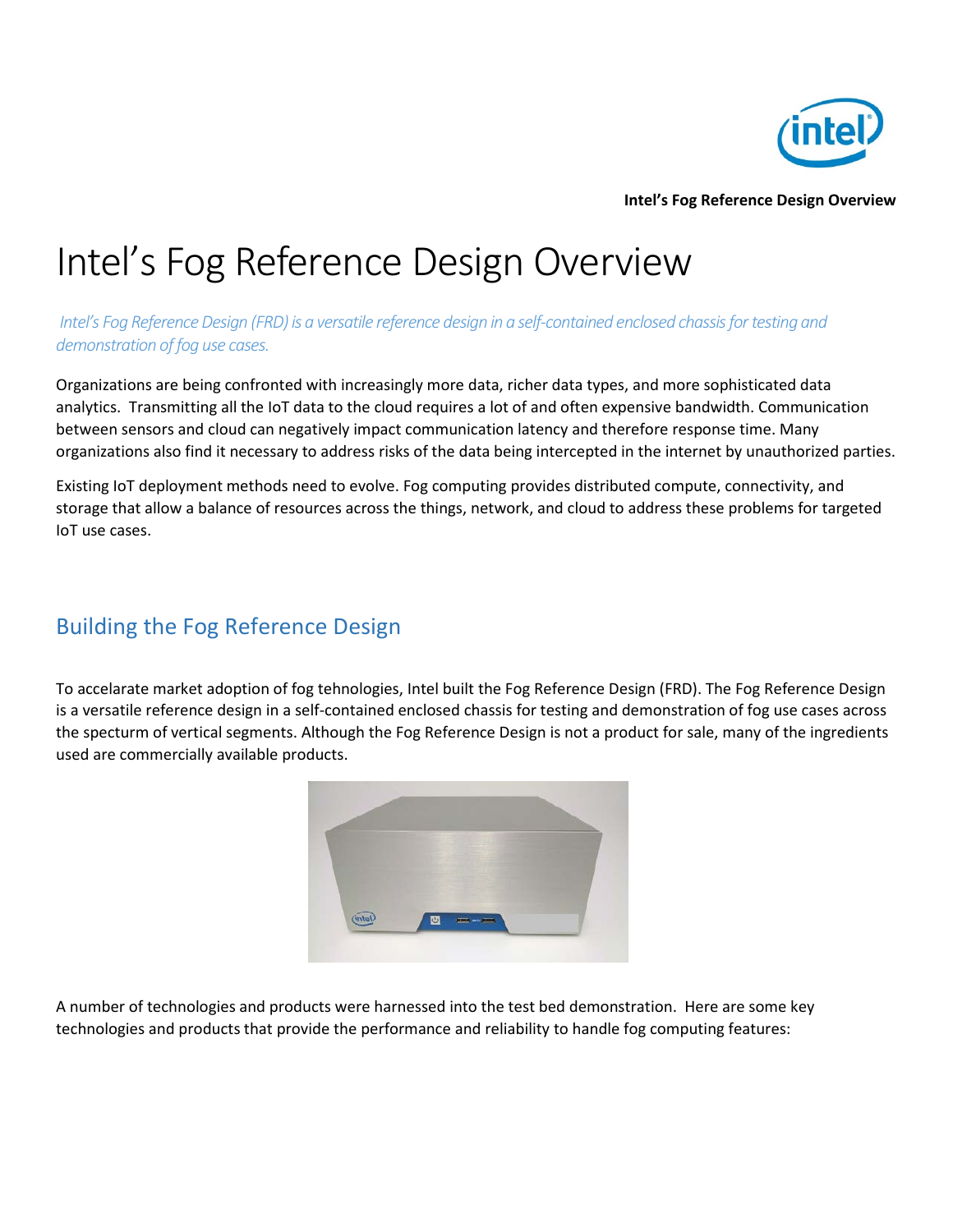• Intel® Core™ i3/i5/i7 or Xeon® Processor provides high compute performance.



• Intel's FPGA solutions and tools provide programmable logic for specialized functions.



As a vehicle to accelerate market adoption of fog technologies, the fog reference design aligns with the OpenFog Architecture. For more information on the OpenFog Architecture, refer to https://www.openfogconsortium.org/.

## Collaboration with Ecosystem

Intel is using the Fog Reference Design with select ecosystem partners on platform testing and PoCs (Proof of Concepts). The goal is to accelerate IoT deployment by working together on use cases and technologies that address emerging IoT market needs.

Intel understands that fog computing also requires additional research by both industry and universities. To help this effort, Intel will provide OpenFog University members a common collateral of fog hardware platforms and access to our Altera University program. It is our expectation that OpenFog university members publish the results of research through various publications.

## **Conclusion**

To accelarate market adoption of fog tehnologies, Intel built the Fog Reference Design (FRD). The Fog Reference Design is a versatile reference design in a self-contained enclosed chassis for testing and demonstration of fog use cases. Intel is using the Fog Reference Design with select ecosystem partners and universities on platform testing, PoCs (Proof of Concepts), and research.